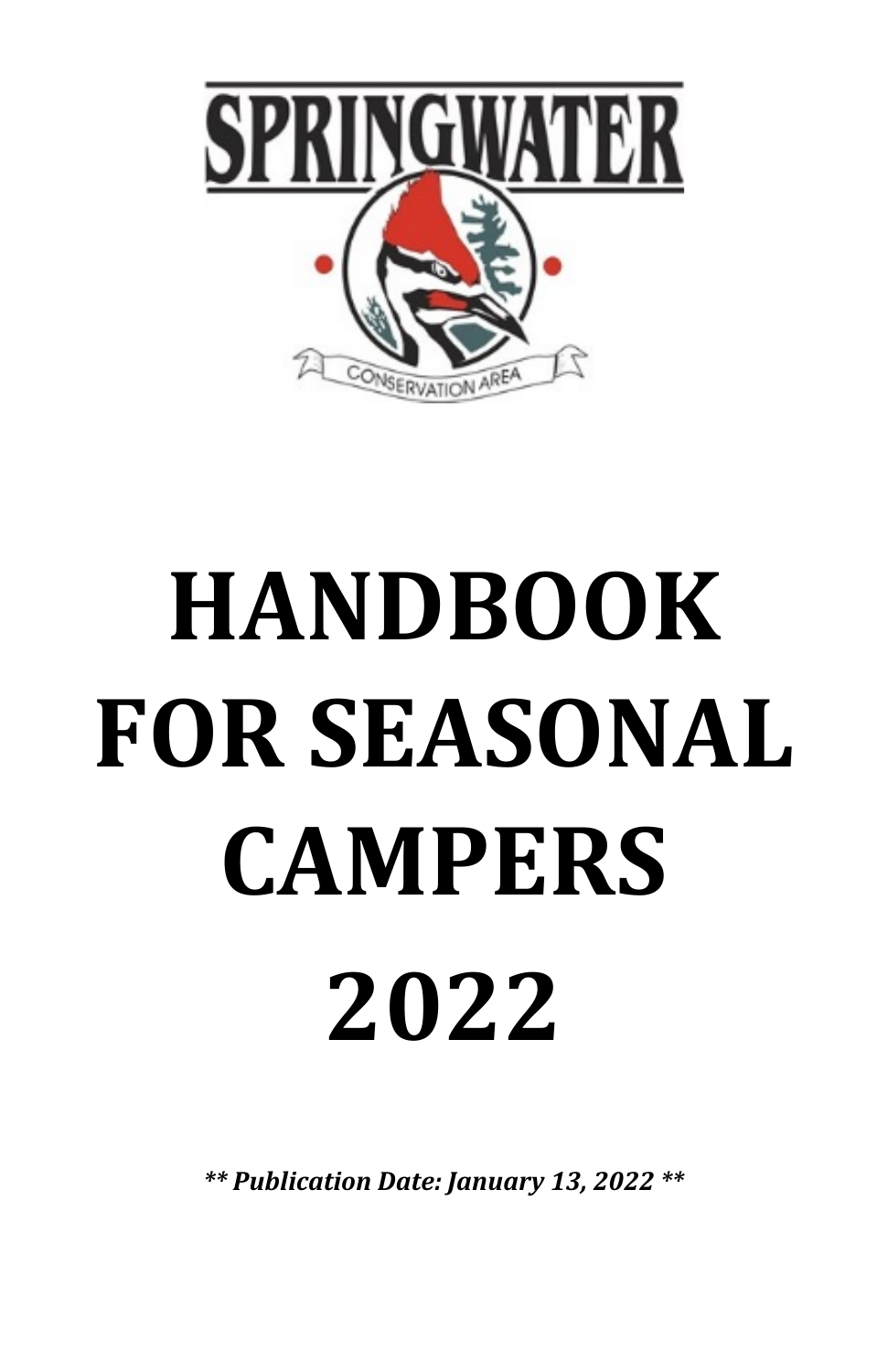## **WELCOME!**

We are pleased that you have chosen the Springwater Conservation Area as your vacation home away from home.

The Springwater Conservation Area is a project that began in 1971 by the Catfish Creek Conservation Authority (CCCA), which was founded in 1950. It consists of 32 hectares of natural area which is open for public use, and has a six-hectare spring-fed reservoir. The reservoir offers swimming, non-motorized boating, and fishing, and is bordered by 150 metres of sandy beach. There are hiking trails (8 km in total) located throughout the Area (Trail Guides are available in the Visitor Centre and Administration Centre). Picnic areas offer ample space for outdoor sports and recreation.

Springwater Forest is located across the road from the main campground. The Catfish Creek Conservation Authority has preserved and protected this 142-hectare ageless forest from unauthorized clearing. It provides an ideal environment for outdoor education, wildlife observation, nature studies, hiking, and general relaxation.

We are pleased to announce that Springwater was awarded the inaugural 'Favourite Campground / Trailer Park' in the 94.1 MyFM Spirit Awards in 2019 & 2021.

#### **Request from the CCCA Board of Directors:**

*In an attempt to minimize hydro costs, it has been recommended by the CCCA Board of Directors that campers make an effort to reduce their hydro usage dramatically.* 

*For example, limit outdoor lighting and do not leave air conditioners running when occupants are not within the unit.*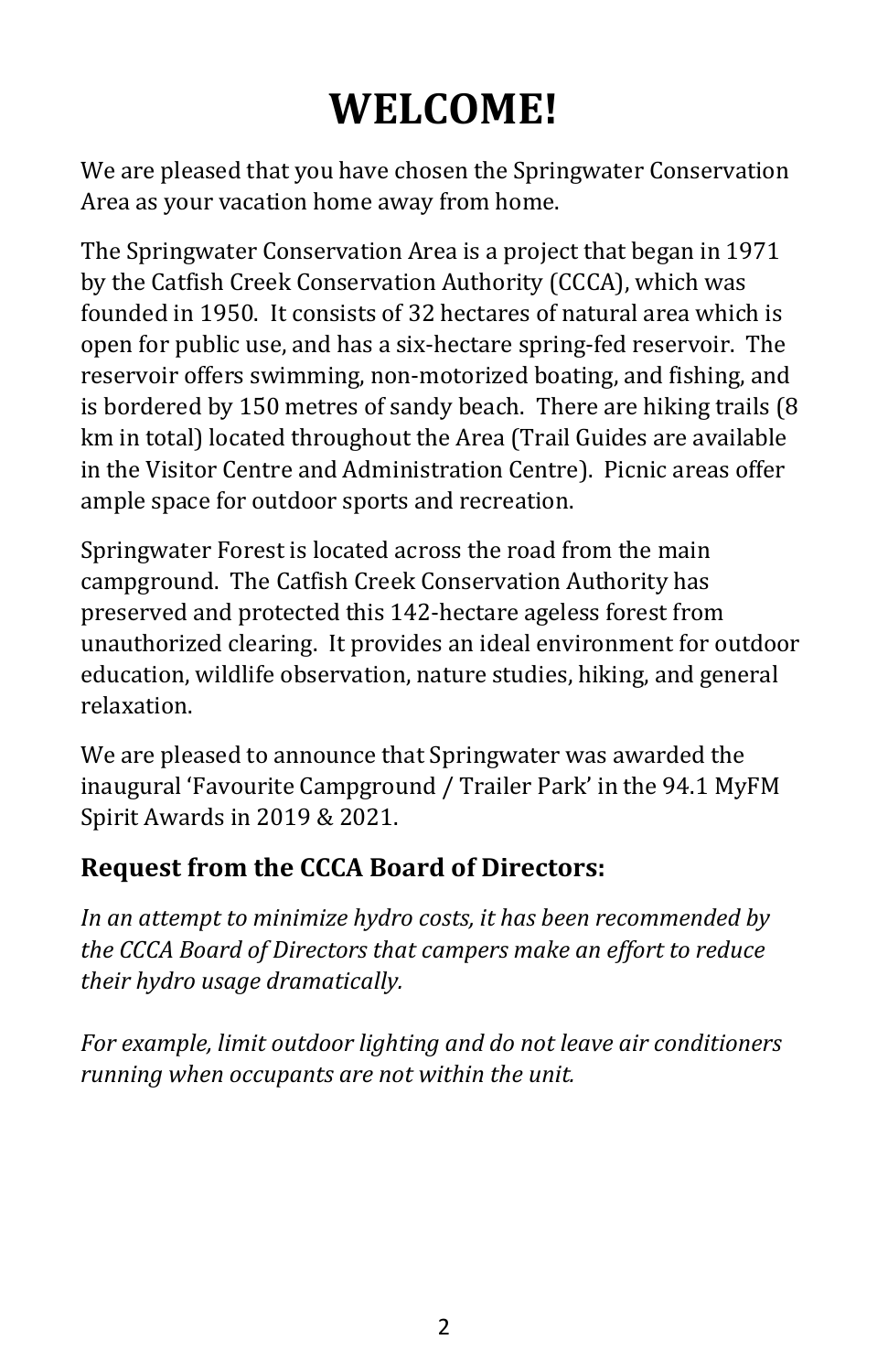## **MAIN ENTRANCE GATE PROCEDURES**

Two lanes will be available for entry. The entry lane on the right will be a scan card system, for Seasonal Campers only at this time. The entry lane on the left (closest to the Visitor Centre) will be for all visitors and any seasonal campers without a swipe. This lane will be a controlled gate. Staff will raise the gate for entry after transactions have been completed.

Each vehicle must **STOP**, scan the card, and wait for gate arm to raise before entering the campground. These are automated gates, only one vehicle per swipe has time to proceed through the gate. Any damage resulting from misuse will be the responsibility of the vehicle owner/operator. Any misuse or abuse of the card may result in immediate eviction.

Seasonal Campers will receive one complimentary Seasonal Entry Card per site.

Additional cards may be purchased for \$60.00 for a maximum of four (4) additional cards per site. **No Entry Cards will be sold until seasonal fees have been paid in full.**

If campers arrive without their Entry Card, they must use Lane 1 (closest to the Visitor Centre) and a \$10.00 vehicle day pass is required.

If the card is lost or damaged a \$25.00 replacement fee will be charged. This applies to cards purchased in the current season only. Old/lost cards are deactivated.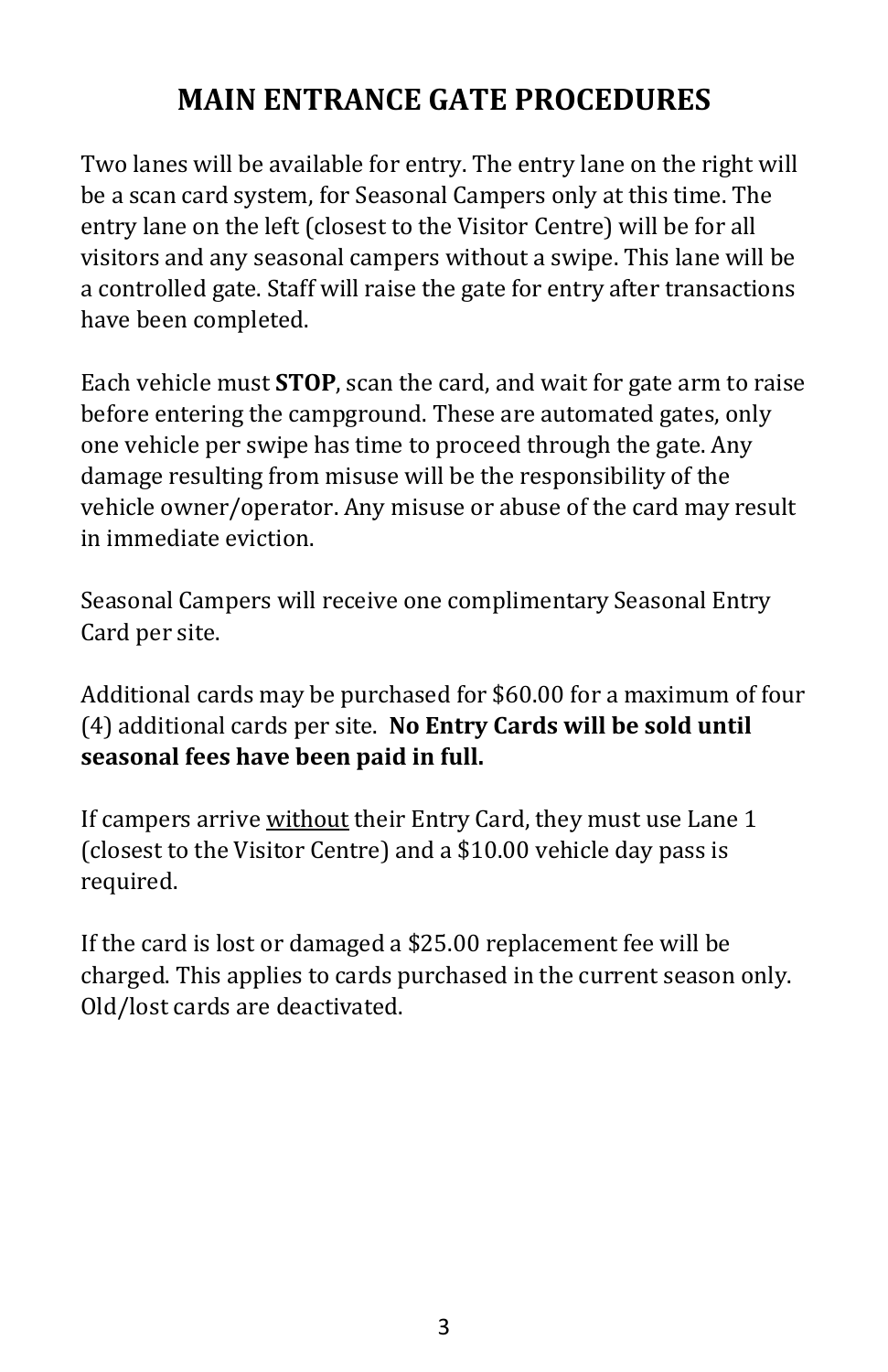## **SEASONAL CAMPING DATES**

Seasonal Camping \_\_\_\_\_\_\_\_\_\_\_\_\_\_\_\_\_\_\_\_\_\_\_\_\_\_\_\_\_\_\_\_\_\_May 6 to October 10

## **2022 SEASONAL SITE FEES**

*\*prices include all applicable taxes*

|                                                             |                            | \$2,620.00 |
|-------------------------------------------------------------|----------------------------|------------|
|                                                             |                            | \$2,840.00 |
| <b>Winter Storage</b>                                       | \$                         | 225.00     |
| Winter Storage (shed &/or deck with no trailer)             | \$                         | 50.00      |
|                                                             | \$                         | 100.00     |
| Sewage Pumping Service (per pump)                           | \$                         | 50.00      |
|                                                             | \$                         | 100.00     |
|                                                             | $\boldsymbol{\mathsf{\$}}$ | 290.00     |
|                                                             |                            | 560.00     |
| Sewage Pumping Service (2 <sup>nd</sup> tank) * 50% of Rate |                            |            |
| Seasonal Entry Card (Limit 4 per site)                      | \$                         | 60.00      |
| Replacement Seasonal Entry Card (current season)\$          |                            | 25.00      |
|                                                             | \$                         | 100.00     |
|                                                             | \$                         | 75.00      |
| Late Fees on Seasonal Camping (per month)\$                 |                            | 100.00     |
| Late Fees on Winter Storage (per month)                     |                            | 75.00      |
|                                                             |                            | 75.00      |
|                                                             |                            |            |

## **RELEVANT DATES FOR 2022**

| May 6                                                |  |
|------------------------------------------------------|--|
| Opening Day (May 6)                                  |  |
| Mother's Day Weekend                                 |  |
| May Long Weekend                                     |  |
| <b>End of Each Month</b>                             |  |
| Thanksgiving Day                                     |  |
| Thanksgiving Day                                     |  |
| * Hydro turned off Friday following Thanksgiving Day |  |
| October 14                                           |  |
|                                                      |  |
|                                                      |  |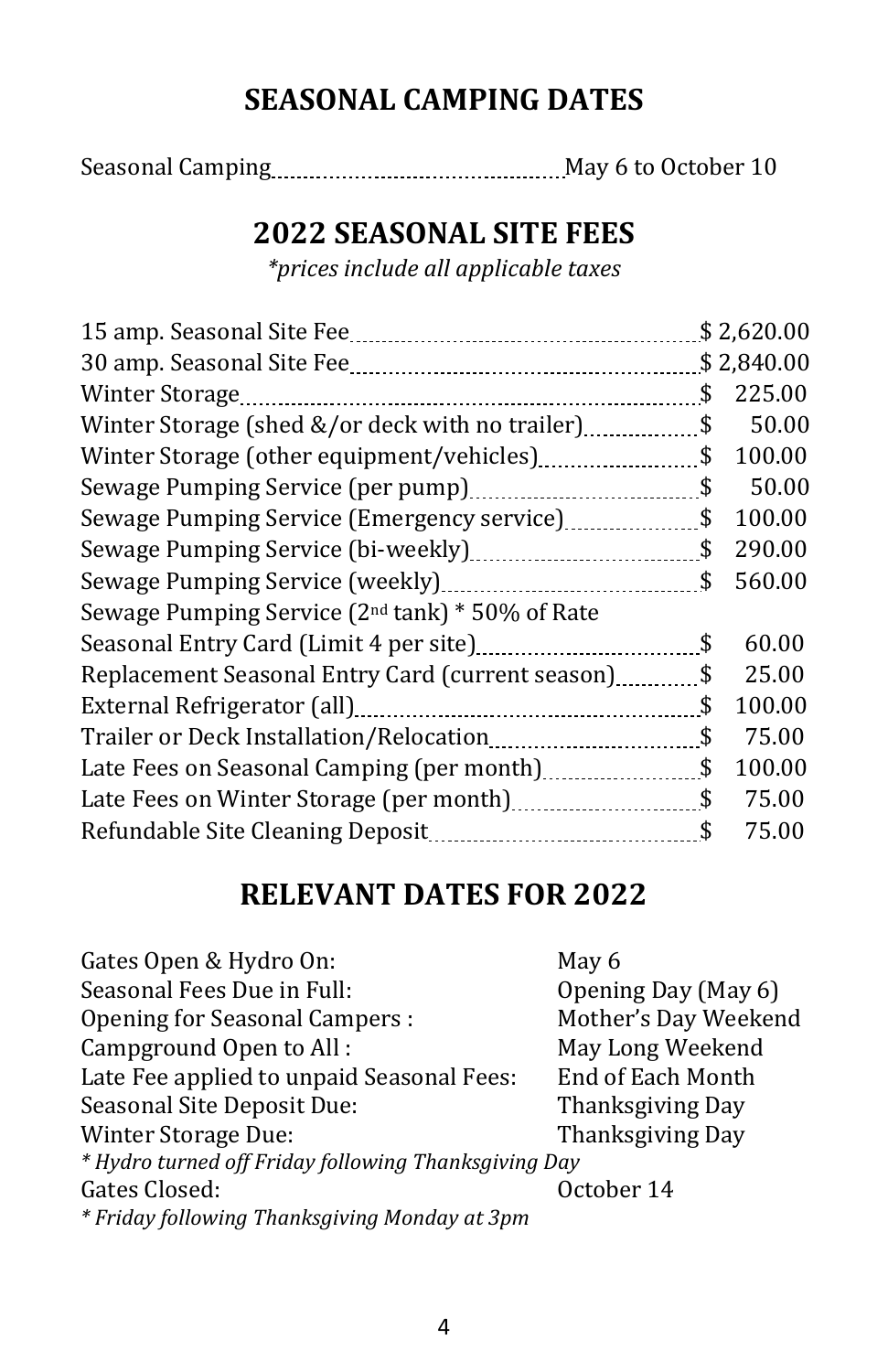## **SEASONAL SITE FEE PAYMENTS**

#### **If paying by cheque, please use "Catfish Creek Conservation Authority", not "Springwater Conservation Area" as the payee.**

Seasonal Camping Fees are due in **FULL** by opening day. An Administration Fee of \$100.00 will be charged if fees are not paid in FULL by the Victoria Day Weekend. The \$100.00 Administration Fee will be applied at the end of each month, until balance is paid and/or eviction occurs.

The seasonal camper must make a minimum payment of one-month retail serviced camping by Mother's Day Weekend. If the minimum 1-month retail serviced camping is not paid by the Victoria Day Long Weekend, eviction procedures will be initiated.

Contracts must be signed by the **primary site occupant** to obtain a Seasonal Entry Card.

**A minimum \$50.00 deposit is due by Thanksgiving Day** each year to ensure site occupancy for the next camping season. This amount is included in seasonal site fees, and is not an additional fee. This fee is payable at the same time as Winter Storage fees in the fall. Pre-Season deposits are refundable if Seasonal Reservations are cancelled prior to opening day of the next camping season.

\* If a deposit has not been received by Thanksgiving Day, the site may be reassigned and/or eviction procedures will be initiated.

A "pre-payment incentive" is offered which allows Seasonal Campers returning for the 2023 camping season the option of avoiding the rate increase by paying the original seasonal site fee in full by November 15th.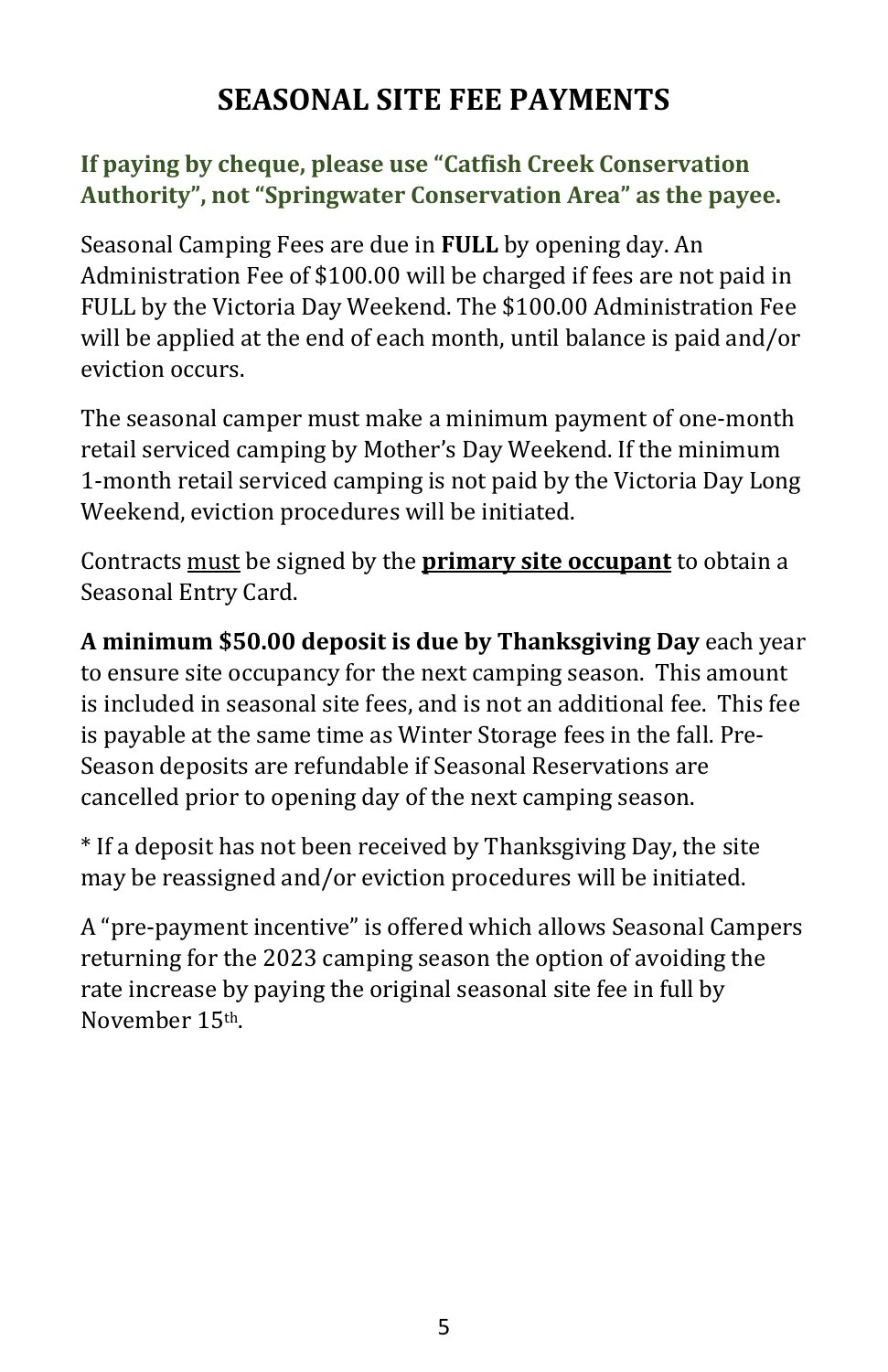## **WINTER STORAGE**

As a service to Seasonal Campers, the Catfish Creek Conservation Authority allows the storage of camping trailers, decks, and sheds on-site.

Winter Storage Fees are due in full, and Winter Storage Agreements must be signed by Thanksgiving Day to avoid incurring a **\$75.00 late fee per month**. On November 2nd, the Conservation Areas Supervisor will initiate eviction procedures on any outstanding winter storage accounts.

If on-site storage is being utilized, and you will not be camping at Springwater next season, the site must be vacated by April 30th. Please contact the office when you are coming to remove the contents from your site.

If not winter storing, trailers must be removed before the gates close (Friday following Thanksgiving Monday). Trailers are not to be returned to site until opening of gates (Mother's Day Weekend).

The trailer is to remain on-site for the winter months. The trailer owner is responsible for winterizing their own unit. The Catfish Creek Conservation Authority will not be responsible for maintaining the unit while in storage, or keeping roads or storage area clear of snow. The trailer owner will be solely responsible for insurance covering any theft or type of damage whatsoever to the unit while in storage at Springwater C.A. (i.e. snow, wind, fire, malicious damage, etc.).

#### The main campground entrance will be locked on the Friday following Thanksgiving Monday, and reopen on opening day.

The Catfish Creek Conservation Authority grants permission to the owner/occupant to enter the campground area on foot during the storage period for the purpose of inspecting the unit and enjoyment of day-use winter activities on the grounds.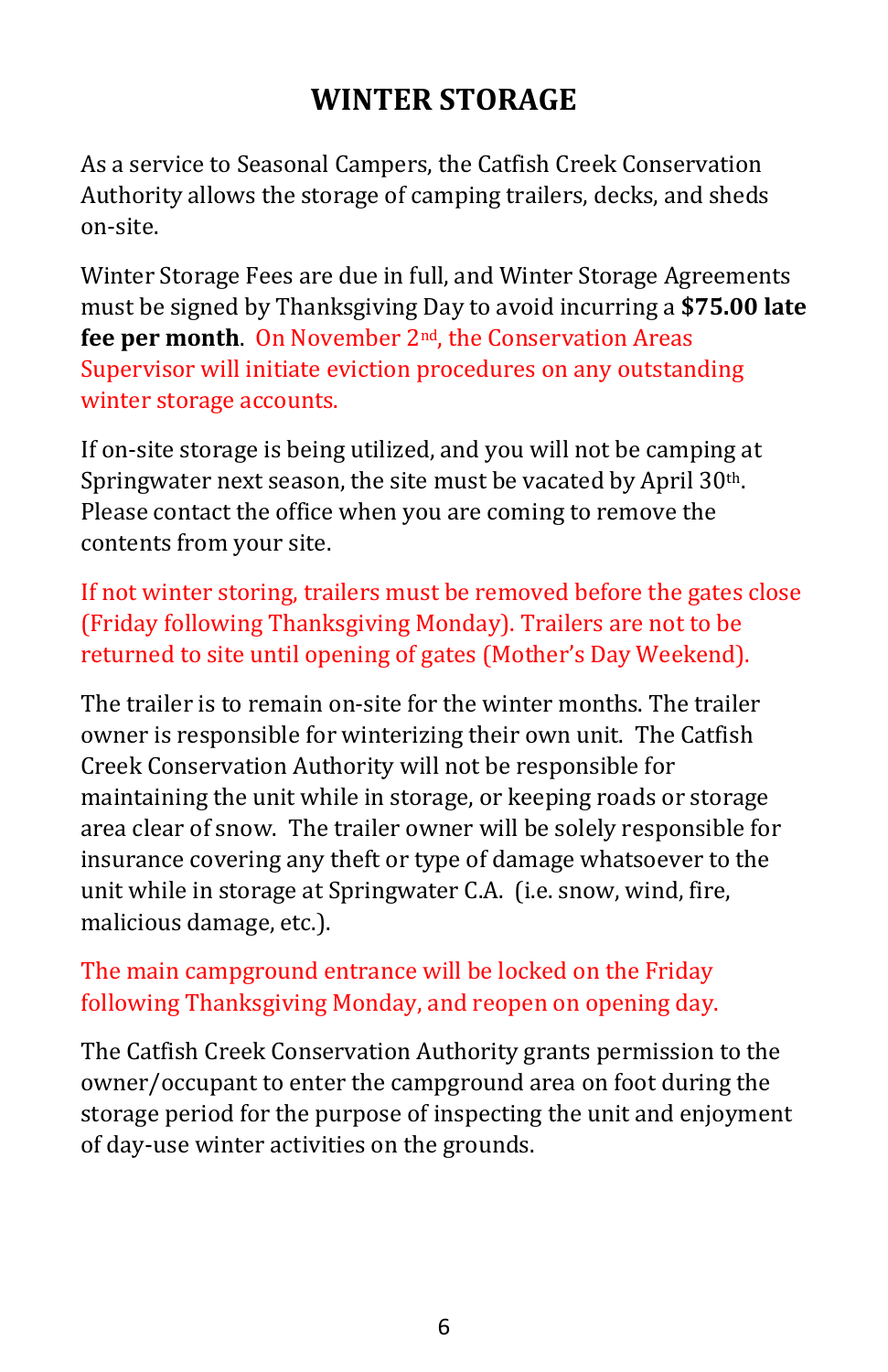## **ON-SITE TRAILER SALES & SEASONAL SITE RELOCATIONS**

Campers must contact the office when trailers are being sold and/or sites vacated. To avoid confusion, please contact the office for details prior to listing a trailer for sale.

Please refer to #s 3, 13, & 14 of the Seasonal Camper Rules & Regulations.

If there is a seasonal camper on the relocation list for the site on which a trailer is being sold, the trailer must be moved off the site when sold. If no seasonal camper has placed their name on the relocation list for that site, the trailer may be sold "on-site".

If the trailer has been approved to be sold on site, this approval will stay on record for two (2) years maximum. After the two (2) years, approval has to be sought again.

As a courtesy to seasonal campers we maintain a relocation list in the CCCA Admin. Centre. Seasonal Campers may request up to TWO (2) preferred sites to potentially move to.

As sites become available staff will consult the list and contact the FIRST person on the list that has requested the specific site. If the first person passes, then the next person will be contacted and so on.

Once a relocation has occurred, all other requested sites will be null and void. That camper may not relocate for another two seasons.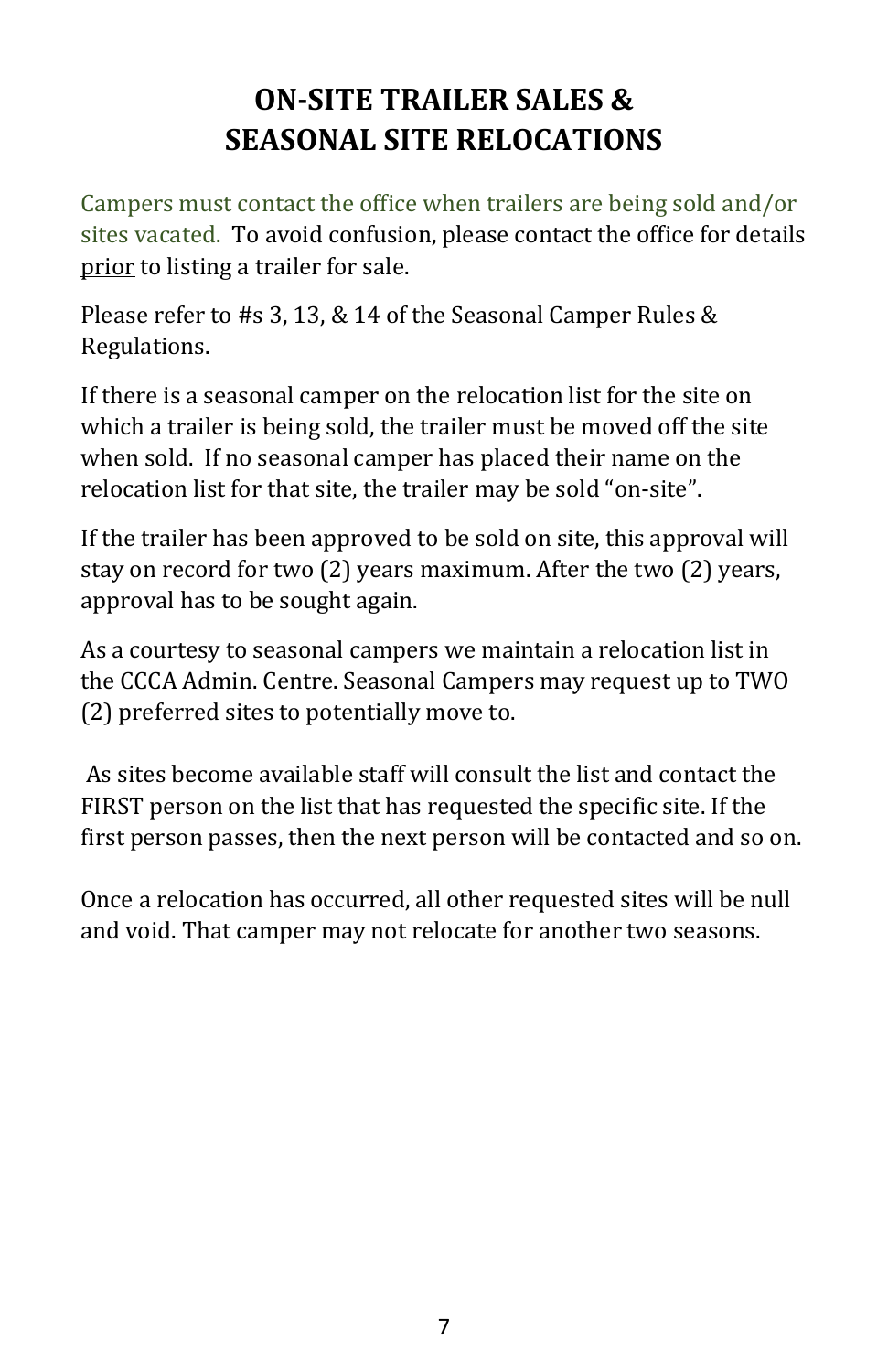## **ACTIVITIES**

Hiking through the Springwater Forest, 150 meters of sandy beach, ample swimming area, fishing platforms, non-motorized boat launch, children's playground, horseshoe pits. Canoes and Kayaks are available to rent either half a day or for a whole day.

Staff are hoping to generate activities, pending provincial regulations surrounding COVID-19. Updates will be announced as they become available.

## **SPECIAL EVENTS**

Normally, each year the Catfish Creek Conservation Authority partners with various organizers to hold Special Events at the Springwater Conservation Area.

Due to COVID-19 restrictions, all events were cancelled in 2020 & 2021.

We are unsure which events may run this year, but stay tuned and keep your fingers crossed.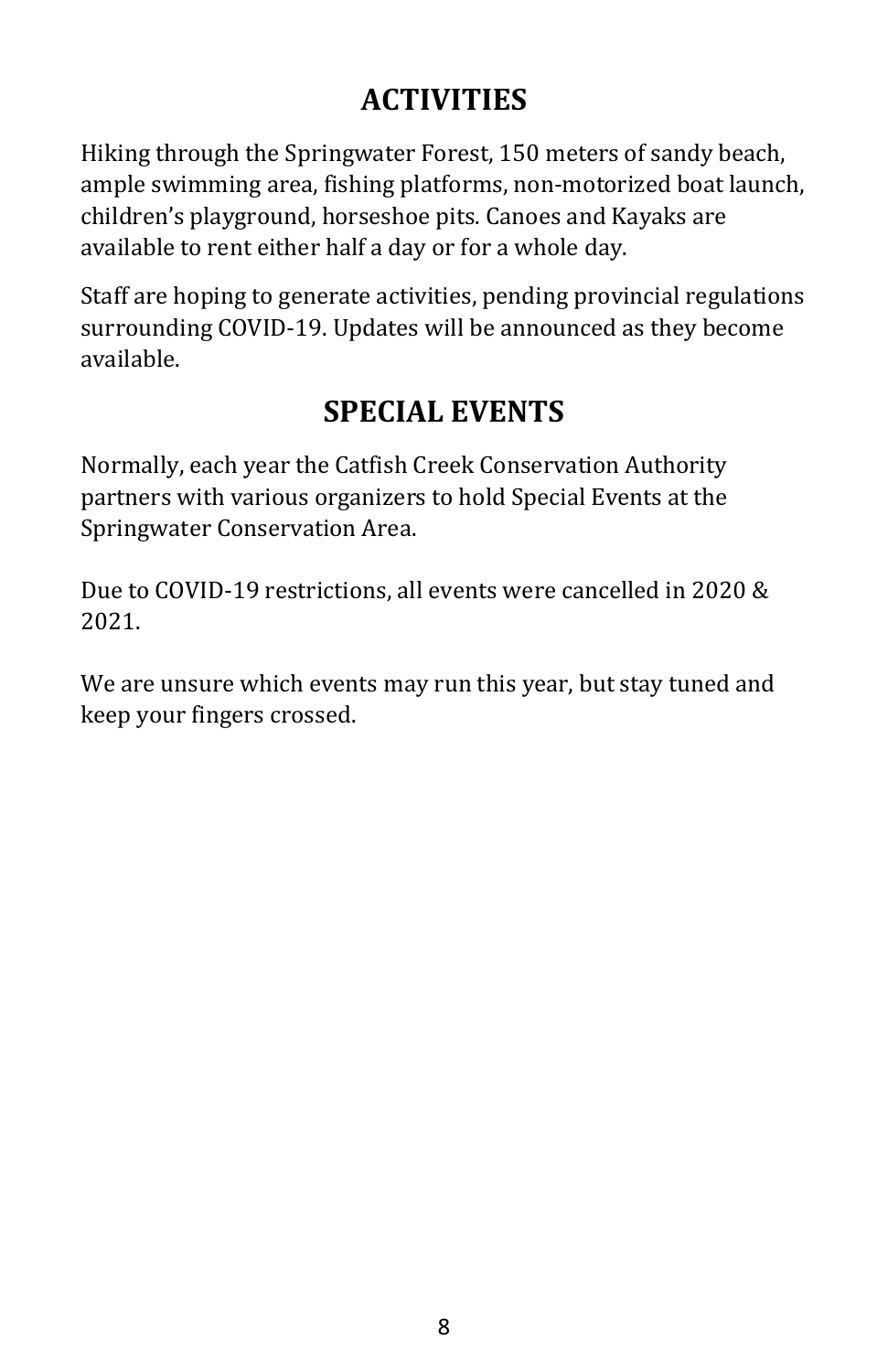## **RULES & REGULATIONS**

These rules, regulations, and standards were developed to maintain a level of safety and consistency at the Springwater Conservation Area campground and are based on CCCA's Ontario Regulation 688/21. All Conservation Area users are responsible for knowing all the rules and regulations.

Violations(s) may result in eviction without refund, a permanent ban and/or fine, and the possibility of court action. CCCA enforces a Zero Tolerance Policy. At the discretion of CCCA, permits may be revoked at any time without refund.

Conservation Area staff are responsible for interpretation and enforcement of these rules, regulations, and standards.

TRAILER REQUIREMENTS & SITE RESTRICTIONS:

- 1. Maximum of two cars per site (space permitting). Campers will receive one Entry Card per site to allow regular access to the entire Springwater Conservation Area.
- 2. Maximum of one trailer plus a dining tent or small sleeping tent permitted on each site. \* the occupants of the tent must be registered occupants of the site.
- 3. Trailers must be road worthy, licensed, and insured. Trailers that have been renovated (i.e. windows, doors, wall panels not of original quality and size) are not permitted. No sunrooms, sunroom roofs, or add-a-rooms allowed. Due to the limited space park models and trailers over 40 feet are not permitted. Roof installations and/or alterations that are not part of the original trailer design are not permitted. **Trailers must not exceed 8'6" in width.** Existing trailers over 20 years of age may not be sold on-site without written authorization from the Conservation Areas Supervisor. New seasonal campers may only bring in trailers that are 20 years or newer and meet the approval of the C.A. Supervisor. Removal may be requested at any time due to maintenance and/or safety concerns.
- 4. Trailers must be backed into the right hand side of each site and be placed perpendicular to the roadway.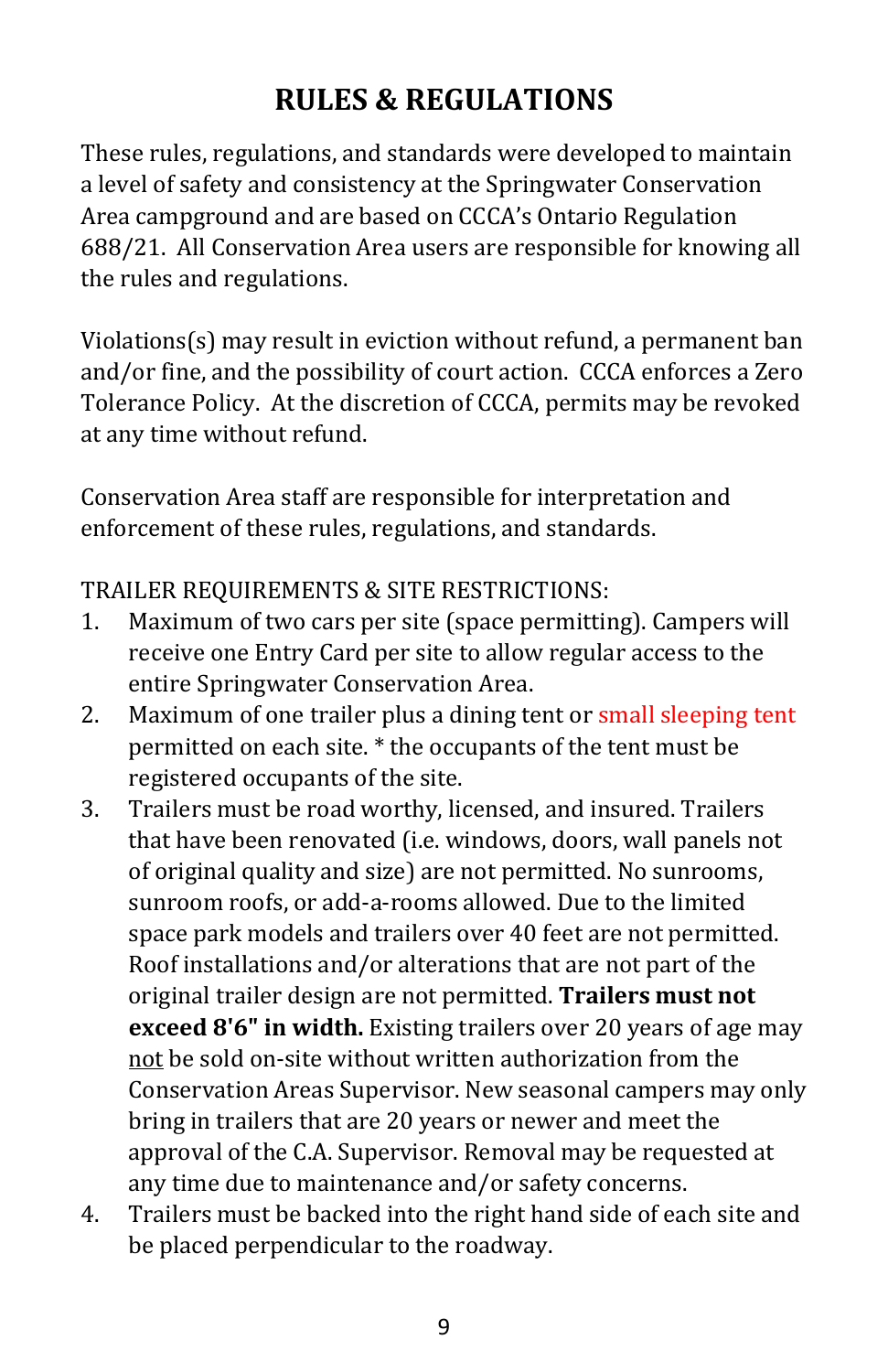- 5. Patio decks cannot be constructed with patio stones and cannot be any wider than 8 feet, no longer than the length of the trailer, and no higher than 3 feet. All building projects must be approved by the C.A. Supervisor.
- 6. No below ground footings are permitted.
- 7. Only one shed per site. Sheds cannot be any larger than 48 square feet, no higher than 8-feet and they must be painted a neutral colour. No foundations are permitted and the location of the shed should be behind the trailer or in a location determined by the C.A. Supervisor.
- 8. Due to electrical demands on individual sites, the use of air conditioners is only allowed on 30 amp-serviced sites. Any Seasonal Camper found to be continually blowing electrical breakers due to excessive overloading in the opinion of a Licensed Electrician will be responsible for all expenses associated with any repairs.
- 9. The use of an external refrigerator is not encouraged although permitted if it is neat, has a locking device, and is stored within a shed or under an awning. **There is an extra fee for any external refrigerator (outside of trailer).**
- 10. Hydro and water lines must be buried from post to trailer and C.A. Supervisor must approve installation.
- 11. Permanent clotheslines must be higher than 6 feet so they do not pose a hazard to people.
- 12. Site holders are responsible for grass maintenance. Any flower or vegetable beds being installed by any camper must be approved first by the C.A. Supervisor.

#### ADMINISTRATION:

- 13. All sites are the property of the Catfish Creek Conservation Authority. When a camper terminates the Seasonal Agreement, the site becomes vacant. Assigning or transferring the occupancy of any site as part of the sale of a trailer is strictly prohibited. Please contact the C.A. Supervisor if considering any project on site that may not be specified on the Regulations.
- 14. Seasonal campers may relocate to a different site if available. Relocations are accommodated on a first come first serve basis. A list is maintained in the office.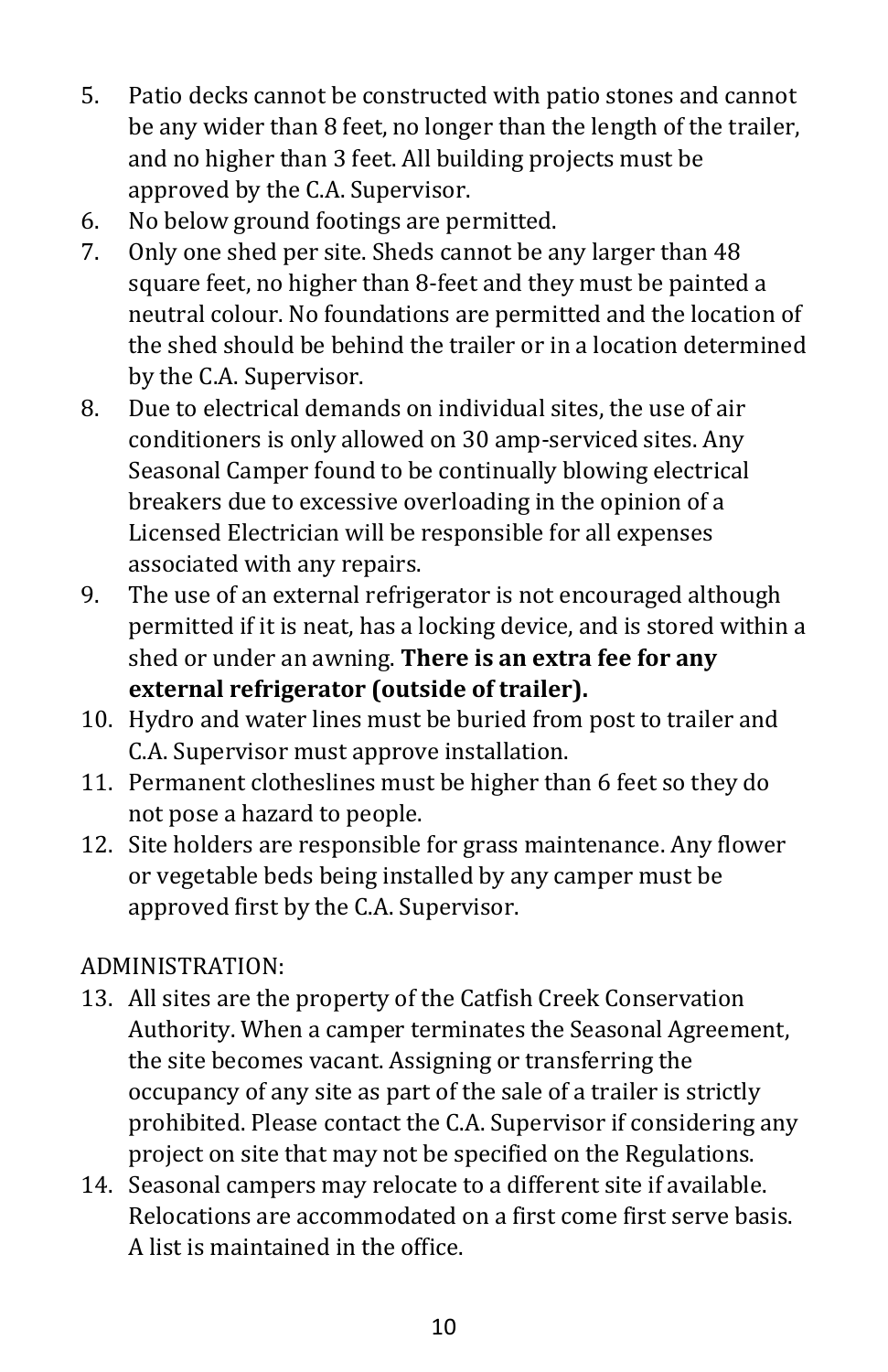- 15. No seasonal camping refund shall be given except under special circumstances (i.e. medical, sale of trailer) and must be authorized by the C.A. Supervisor or Financial Services Coordinator. Refunds are calculated as follows: time spent camping x the retail daily/weekly/monthly rate + \$50.00 administration = total amount due less seasonal fee received = refund amount
- 16. Any cheques returned by the bank will be subject to a \$30.00 administration charge.
- 17. The main campground entrance will be locked on the Friday following Thanksgiving Monday, and reopen Opening Day (Mother's Day Weekend). Any person(s) entering the campground without permission may be charged with trespassing.

#### GENERAL CAMPING REGULATIONS:

- 18. Maximum speed limit within the property is 15 km/hr.
- 19. Consumption of alcoholic beverages and marijuana are permitted on your campsite only. Growing of marijuana is forbidden within the Springwater Conservation Area.
- 20. Quiet time in the campground is from 11:00 p.m. until 8:00 a.m.; no excessive noise is allowed at any time.
- 21. Visitors are permitted from 9:00 a.m. to 11:00 p.m. No visitors will be allowed in after 9:00 p.m. Registered campsite permit holders are responsible for the actions and safety of all individuals on their site.
- 22. No abusive or insulting language, nor threatening behaviour by campers or their pets will be tolerated.
- 23. Pets must be kept on a 2-metre leash and controlled at all times, plus you must "Stoop and Scoop". Pets are not allowed in the swimming area and/or in any building.
- 24. All garbage and recyclables must be dropped in the bin located in the service area. Please separate recyclables accordingly. No oversized items (i.e. couches, fridges, chairs, etc.).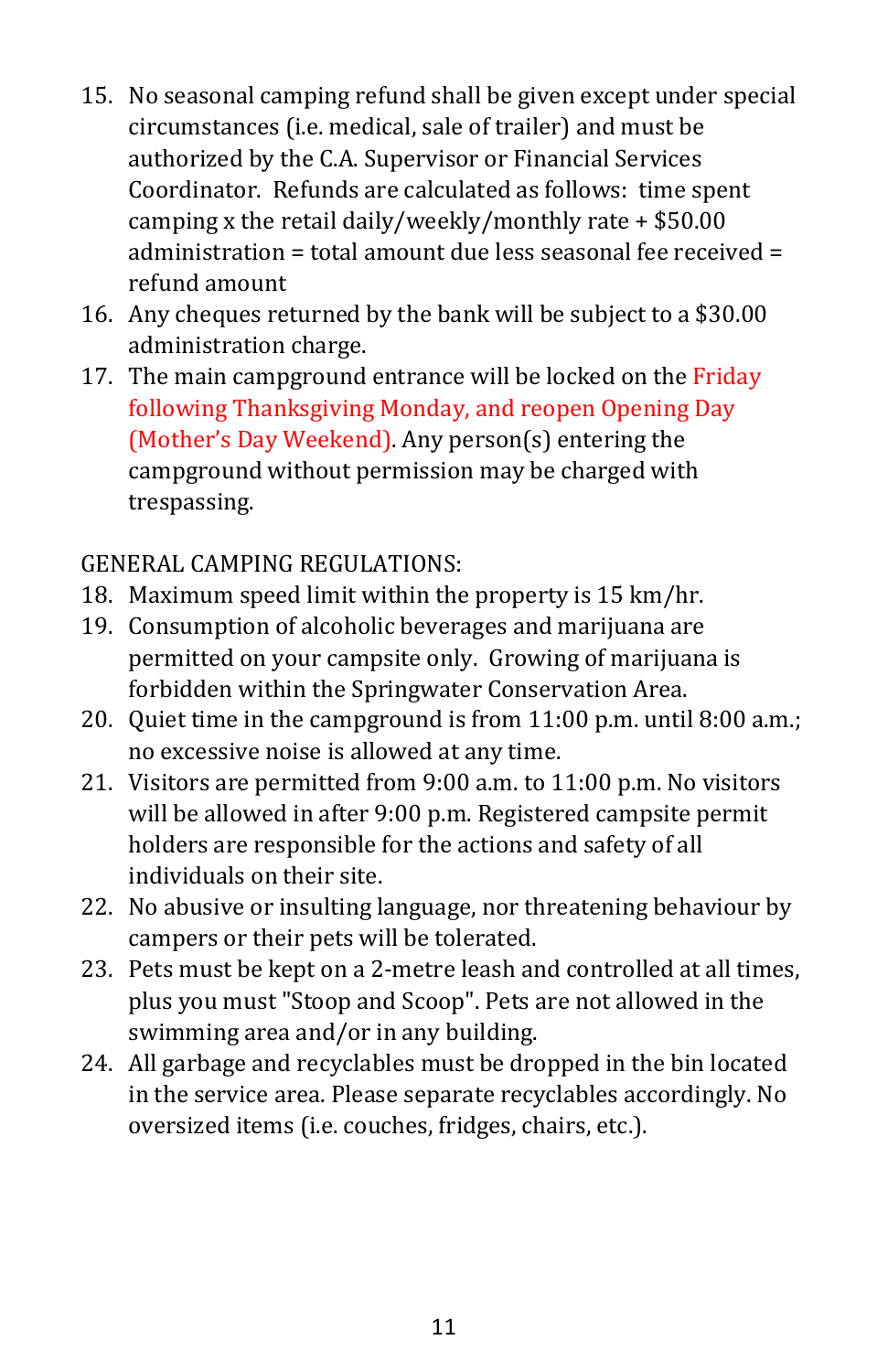#### BLACK WATER:

- 25. Proper use of Grey Water Pits is mandatory. In no instances should Black Water (sewage) be drained into Grey Water Pits, this will result in immediate eviction.
- 26. Sewage dumping stations are provided. All sewage must be contained within your camping unit. The only methods of sewage removal allowed in the Conservation Area are industry standard / professional built honey wagons or the Authorityprovided sewage removal service.

#### FIREWOOD:

27. A maximum of one face cord (4'x8'x16") can be located on the Seasonal Site. Stacking wood against trees or shrubs is not permitted. Campers are prohibited from transporting firewood into the Conservation Area.

#### PARKING & VEHICLES:

- 28. Bicycles must be equipped with a light if driven after dark.
- 29. No dirt bikes, ATVs, mini-bikes, or scooters are allowed.
- 50. All visitor parking areas are for vehicles only.
- 51. Miniature electric vehicles are not allowed on the roads without the supervision of an adult.

#### BEACH REGULATIONS:

- 30. No motorized boats are allowed on Springwater Pond.
- 31. The beach area closes at 8:30 p.m. No swimming across the pond or diving from fishing platforms. Swimming and other water activities are only permitted within the marked area.

#### WATER & LAND CONSERVATION:

- 32. Due to limited water pressure and conservation measures, lawn watering is prohibited. No personal laundry units are permitted.
- 33. Creating unauthorized bike and walking trails is prohibited. **Seasonal campers are responsible for the actions of their children and guests, and will be responsible for the costs of any repairs.**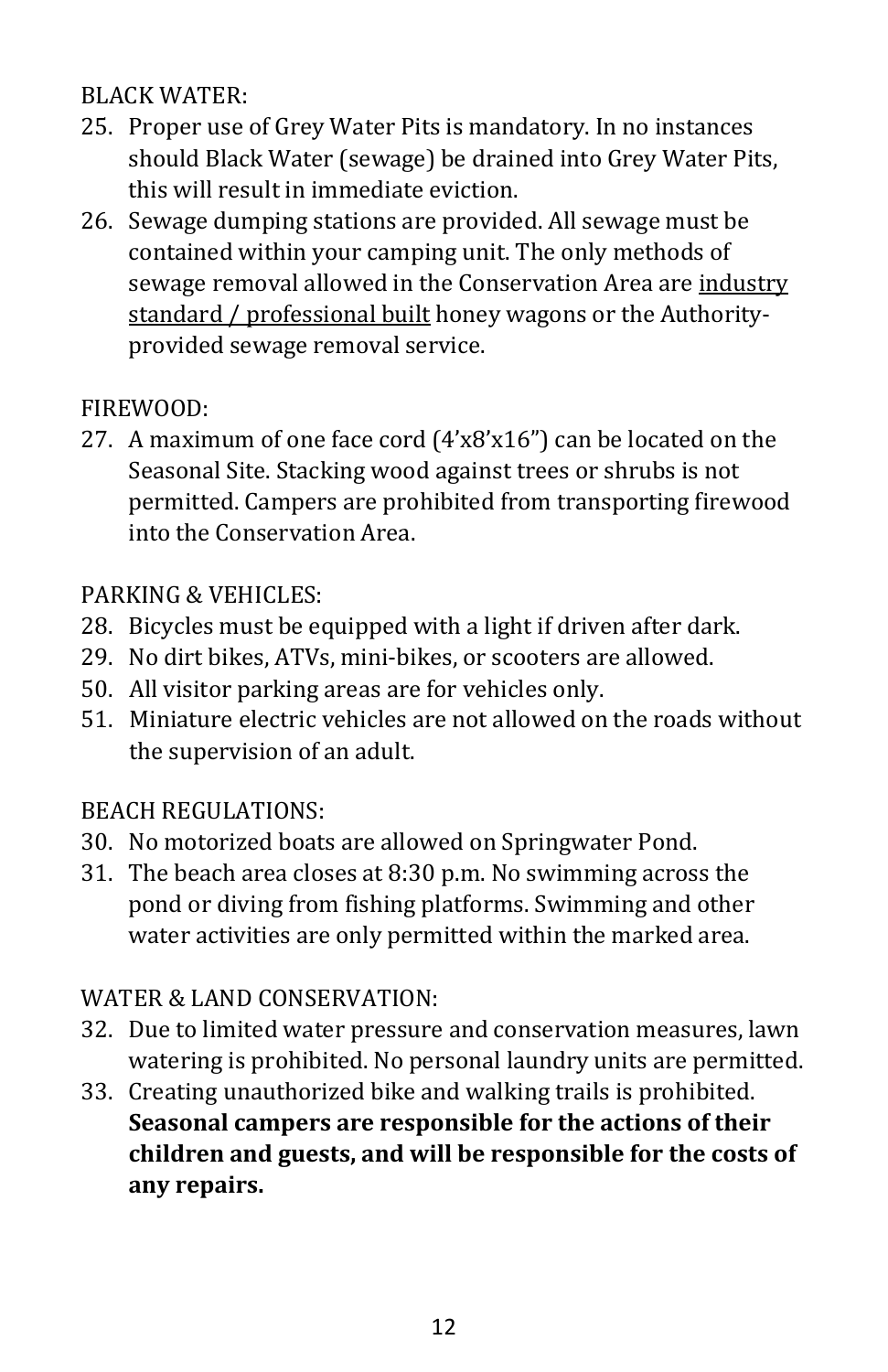TENT PLATFORM:

34. Tent platforms are permitted. The platform dimensions can not exceed tent floor dimensions. The height of the platform can not exceed 6 inches. No in ground posts are permitted.

#### GATE PROCEDURE:

35. All campers and visitors entering the conservation area are required to follow all posted entrance signage.

#### WALKWAYS & SITE DELINIATIONS:

- 36. Granular stone walkways are not permitted. Patio stone walkways are permitted - limited to one stone width wide.
- 37. Fences or fenced enclosures of any type will no longer be permitted or replaced.
- 38. Campsites are delineated by four corner posts. No alterations beyond the posts are permitted.

#### GENERAL:

- 39. Children are prohibited from the Garbage/Recycling Service Area, unless accompanied by an adult.
- 40. Children 16 years or younger must be on the site registered to their parent and/or guardian at dusk. Playground closes at dusk.
- 41. Feeding and harboring stray animals is prohibited.

GOLF CARTS:

- 42. Only individuals who are physically challenged will be permitted to use golf carts, in accordance with the following conditions:
- 43. Seasonal Campers must purchase a Golf Cart permit.
- 44. All traffic regulations would be applicable, with use only on existing roads and paths (all trails excluded).
- 45. The operator of the cart must possess a valid disability sticker from the province.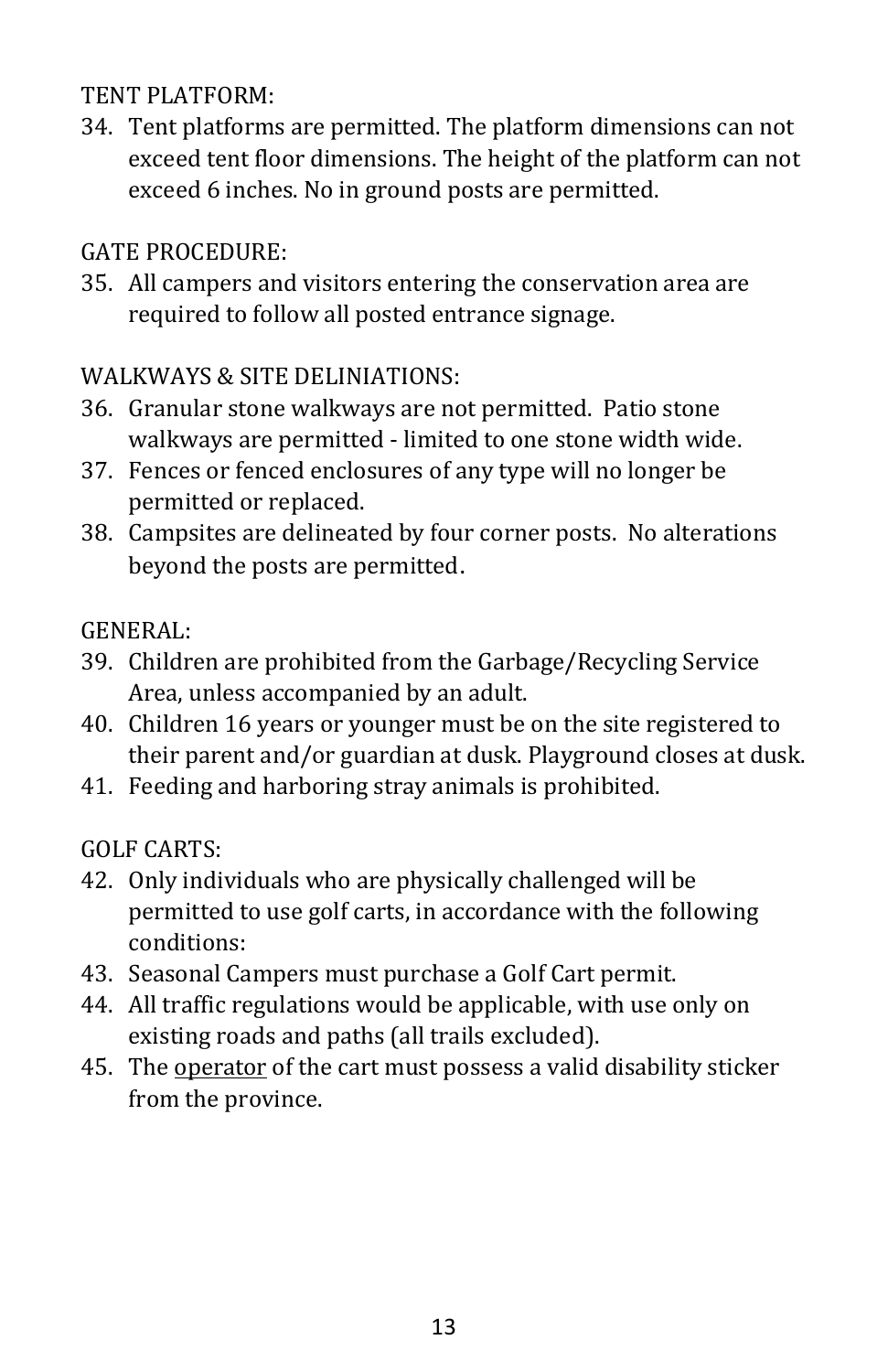#### PULLING OUT:

46. When pulling out and not returning, it is recommended that belongings and site contents are removed before removing trailer to avoid theft.

#### FIREWORKS:

47. Fireworks are not permitted within the Conservation Area, unless under special permit, approved by the C.A. Supervisor.

#### PROPERTY TAX:

48. Any campers with trailers that are deemed to be permanent structures by the Municipal Property Assessment Corporation (MPAC) will pay the property tax assessment on their trailer in accordance with the CCCA Accounts Receivable Policy.

#### ENERGY CONSERVATION:

49. In order to conserve energy, all exterior decorative lighting must be turned off from 12:00 midnight to 8:30 p.m. along with air conditioners in trailers when unoccupied.

#### *All rules are subject to annual review.*

*In addition to all regulations noted above, Conservation Areas Regulations, O. Reg. 688/21, s. 17, under the Conservation Authorities Act also apply.*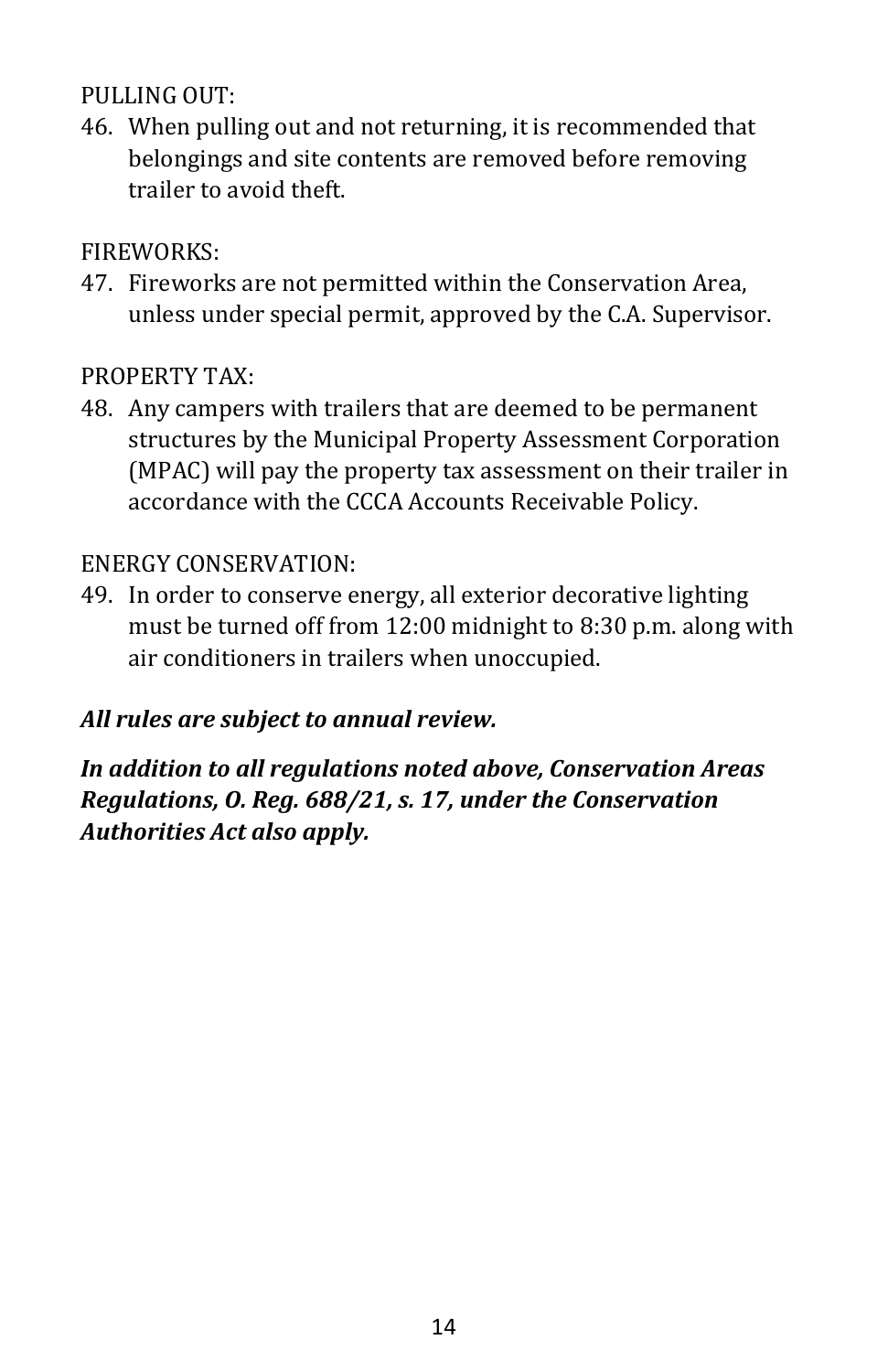## **FRIENDS OF SPRINGWATER**

The Friends of Springwater is a volunteer organization made up of Seasonal Campers. Their mandate is to provide, maintain, and magnify the recreational opportunity for the Springwater Conservation Area. Volunteers are needed to run events. To sign up as a volunteer, please contact the President of the Friends of Springwater.

#### **The Friends of Springwater Executive is NOT responsible for:**

Seasonal Camper complaints, concerns, or questions, nor enforcement of Springwater C.A. Rules and Regulations

For the enjoyment of all, including those individuals on the Executive of the Friends of Springwater, all individuals are to bring any questions or concerns directly to the Staff of the Catfish Creek Conservation Authority, not to the Friends of Springwater.

## **CONSERVATION AREA REGULATIONS & FINES**

The CCCA has an Authorized Provincial Offences Officer. All applicable Conservation Authorities Act Regulations will be enforced at the Springwater Conservation Area. A summary of the fines is listed below. A detailed copy of the full document will be available this summer.

Our Conservation and Natural Areas are regulated under the Conservation Authorities Act. Violation of the regulations can result in fines and/or eviction. More information here: <https://www.ontario.ca/laws/regulation/210688>

Catfish Creek Conservation Authority reserves the right to bar entrance or evict anyone whom it deems to be detrimental to the area or a threat to the safety of visitors.

Staff is not responsible for contacting police, fire, and/or ambulance services. Call 911. Park staff should be notified, and someone should be sent to the entrance of the park to guide emergency vehicles to the scene.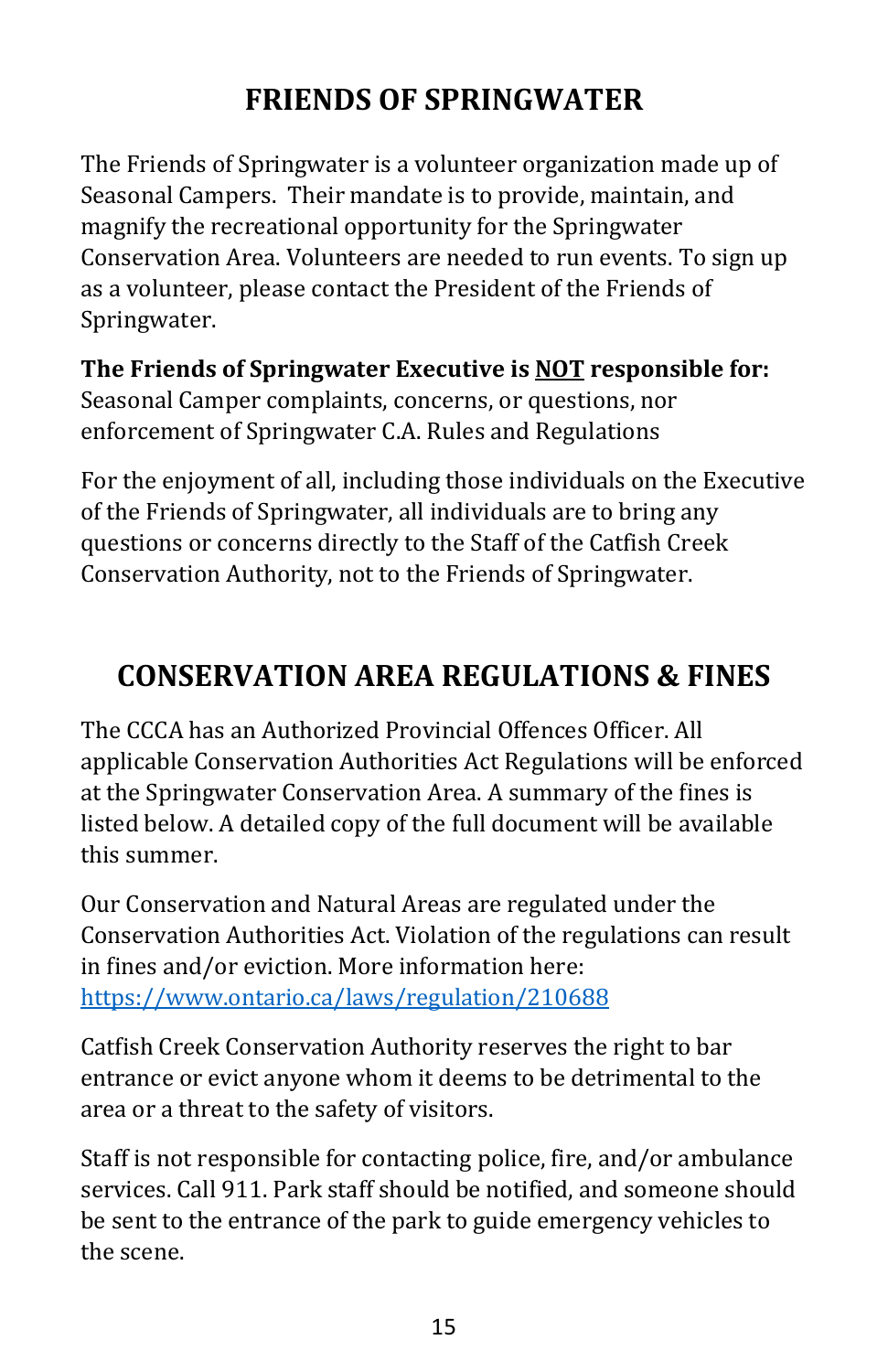| <b>OFFENSE</b>                                   | <b>FINE</b> | <b>SURCHARGE</b> |
|--------------------------------------------------|-------------|------------------|
| <b>Unlawful Camp</b>                             | \$125       | \$25             |
| <b>Entering and Remaining After Hours or</b>     | \$125       | \$25             |
| Without a Permit                                 |             |                  |
| Cut, Remove, Injure or Destroy Growth            | \$125       | \$25             |
| Remove or Destroy Soil or Rock                   |             |                  |
| <b>Unlawfully Make Excavation</b>                |             |                  |
| Permit Animal to be At Large, Disturb Other      | \$75        | \$15             |
| Persons, Make Excessive Noise or be Near         |             |                  |
| Swimming Area                                    |             |                  |
| <b>Unlawfully Bring Animal Into Conservation</b> |             |                  |
| Area                                             |             |                  |
| Deface, Remove or Damage Property                | \$125       | \$25             |
| Litter                                           | \$125       | \$25             |
| Fail to Keep Camp Area Clean or Keep in          |             |                  |
| Natural Condition                                |             |                  |
| <b>Unlawfully Start or Maintain Fire</b>         | \$150       | \$25             |
| Leave Fire Unattended                            |             |                  |
| Operate Motor Vehicle At Excessive Speed         | \$125       | \$25             |
| Use Abusive or Insulting Language                | \$150       | \$25             |
| Make Excessive Noise                             |             |                  |
| Disturb Other Persons                            |             |                  |
| Fail To Obey Officer                             | \$125       | \$25             |
| Unlawfully Sell, Offer For Sale, Engage In       | \$50        | \$10             |
| Fund Raising, Advertise or Carry On              |             |                  |
| <b>Business</b>                                  |             |                  |
| Unlawfully Conduct Public Performance,           | \$50        | \$10             |
| Bring In Equipment For Public                    |             |                  |
| Entertainment, Conduct Public Meeting or         |             |                  |
| Cause People To Congregate                       |             |                  |
| Unlawfully Operate All-Terrain or                | \$125       | \$25             |
| Motorized Snow Vehicle                           |             |                  |
| Unlawfully Kill, Trap, Pursue or Disturb         | \$150       | \$25             |
| Wildlife                                         |             |                  |
| Unlawfully Possess, Shoot, Discharge or          | \$150       | \$25             |
| Use: Spring Gun, Air Gun, Firearm, Slingshot     |             |                  |
| or Archery Equipment                             |             |                  |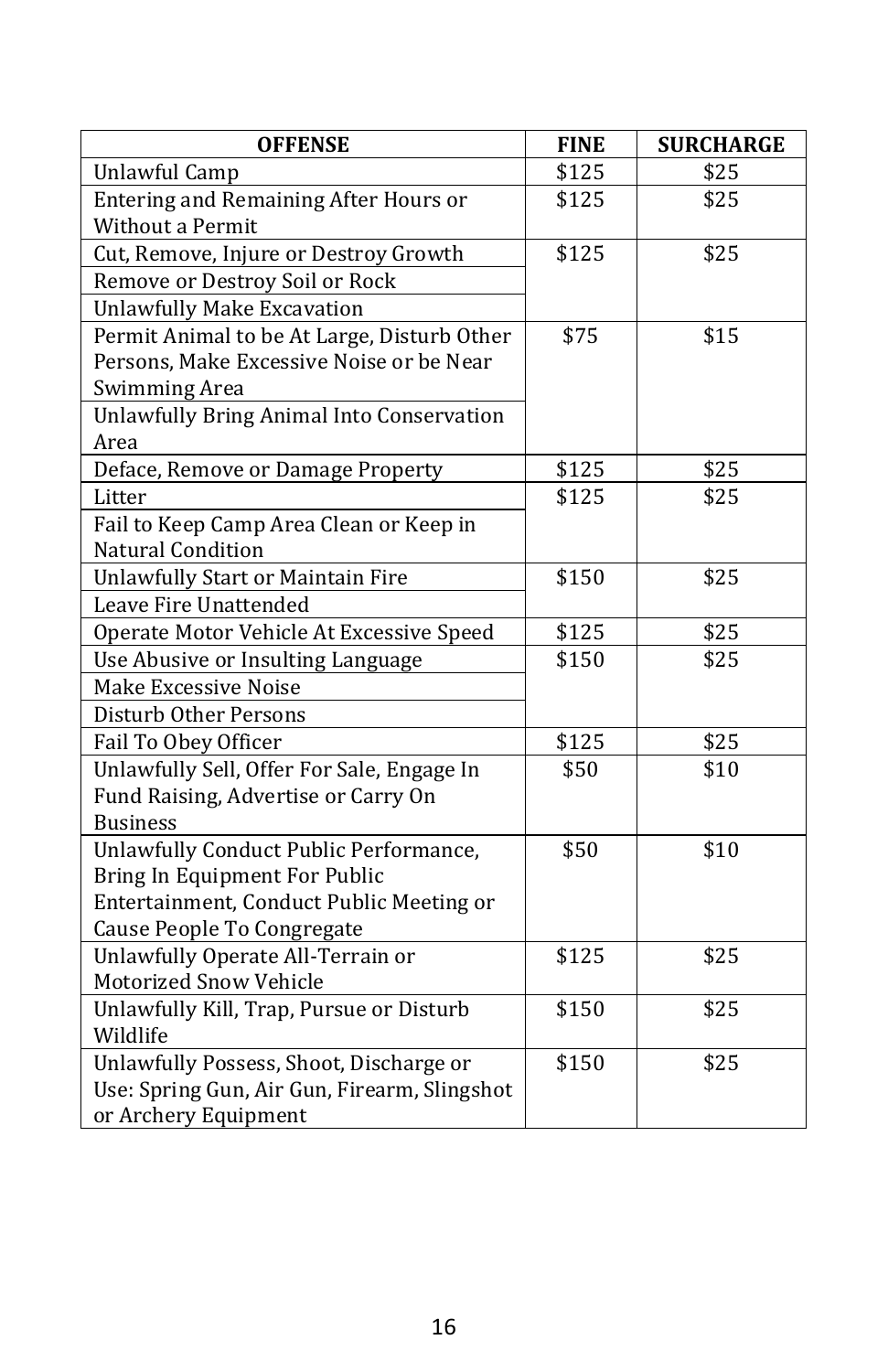## **SEWAGE PUMPING SERVICE**

The Springwater Conservation Area provides sewage dumping stations for campers, as well as weekly and bi-weekly sewage pumping service.

Generally, sewage pumping service will be operating on Thursdays. Notices will be posted if there will be a change in the service date.

**Requests for service must be received by end of day Tuesday of the week the camper wishes the service to be scheduled.**

## **SOCIAL MEDIA GUIDELINES**

Seasonal Campers are asked to contact the CCCA directly by phone, e-mail, or in person with any questions or concerns. We appreciate the chance to resolve any issues in a timely manner so that negative comments are not posted on our socials.

## **PRIVACY POLICY**

The Authority will not release any personal information related to seasonal campers. It is the responsibility of the camper to make their guests aware of their campsite location.

## **RESIDENCES / MAIL DELIVERY**

The Springwater C.A. cannot be used as a permanent or principal residence. Mail delivery is not feasible, and no incoming mail should be addressed to seasonal campers.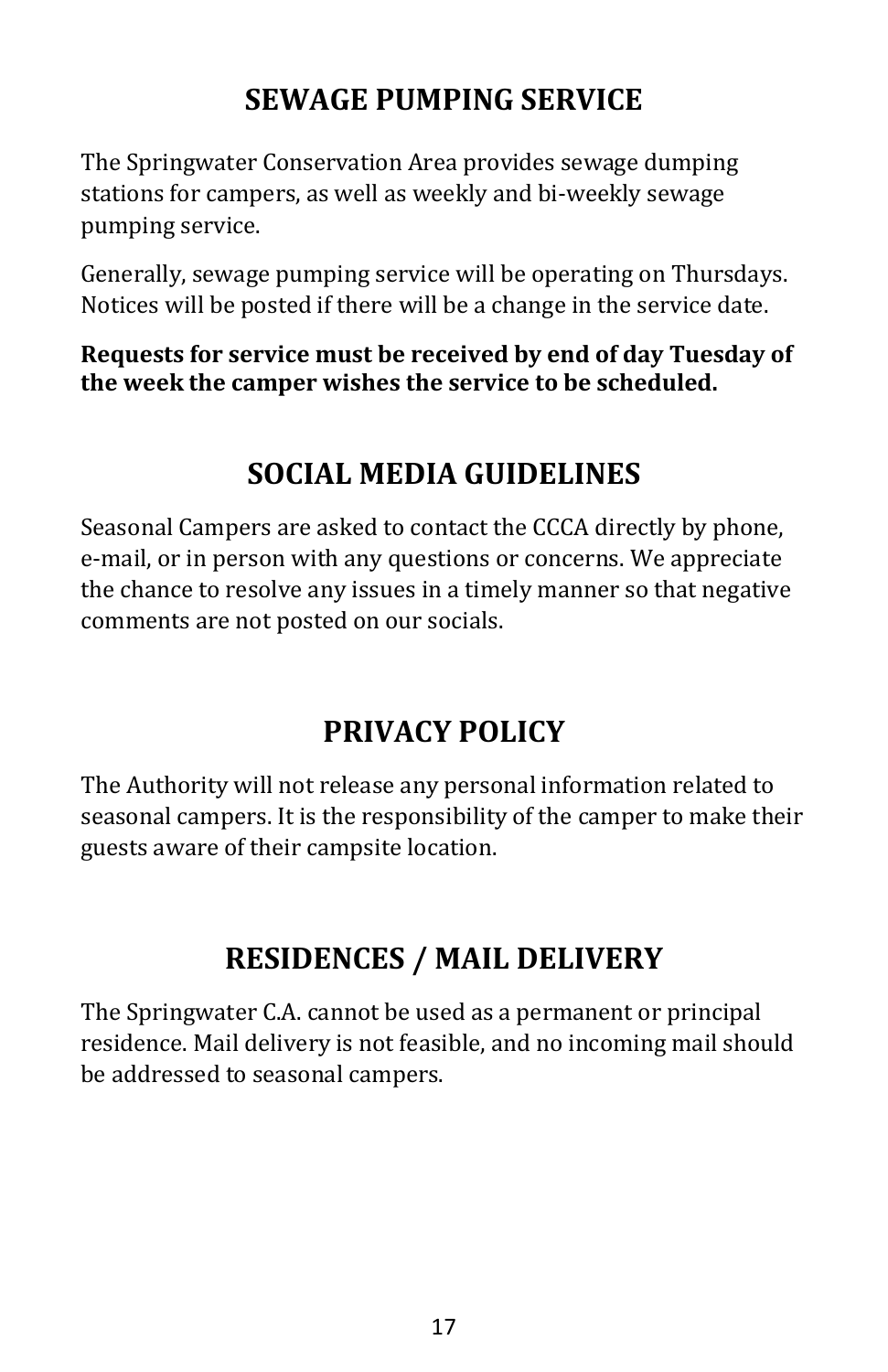## **EXTERNAL REFRIGERATORS**

Fees for External Refrigerators are due at the same time as Seasonal Site Fees. Be sure to tell Springwater Staff to include this fee if you are using an external fridge. A survey will be conducted throughout the summer to ensure that all external refrigerators have been registered.

## **GOLF CARTS**

No Golf Carts may be brought into the Conservation Area without prior approval.

The regulation remains that only those individuals who are physically challenged will be permitted to use golf carts, in accordance with the following conditions:

- Seasonal Campers must purchase a Golf Cart permit
- All traffic regulations would be applicable, with use only on existing roads and paths (all trails excluded)
- The operator of the cart must possess a valid disability sticker from the province.

A fee of \$75.00 will be charged for all golf carts.

## **HYDRO ABUSE FINES**

Hydro costs continue to increase significantly each year. In order to try and keep increases to a minimum, the Board of Directors has decided to implement a fine of \$50.00 per incident to those seasonal campers found to be abusing the hydro. Abuse is defined, but not limited to,

- Leaving the trailer unattended for multiple days with air conditioning running
- Leaving outdoor trailer lights on during daytime hours or past midnight, if unattended
- Leaving trailer lights on when unoccupied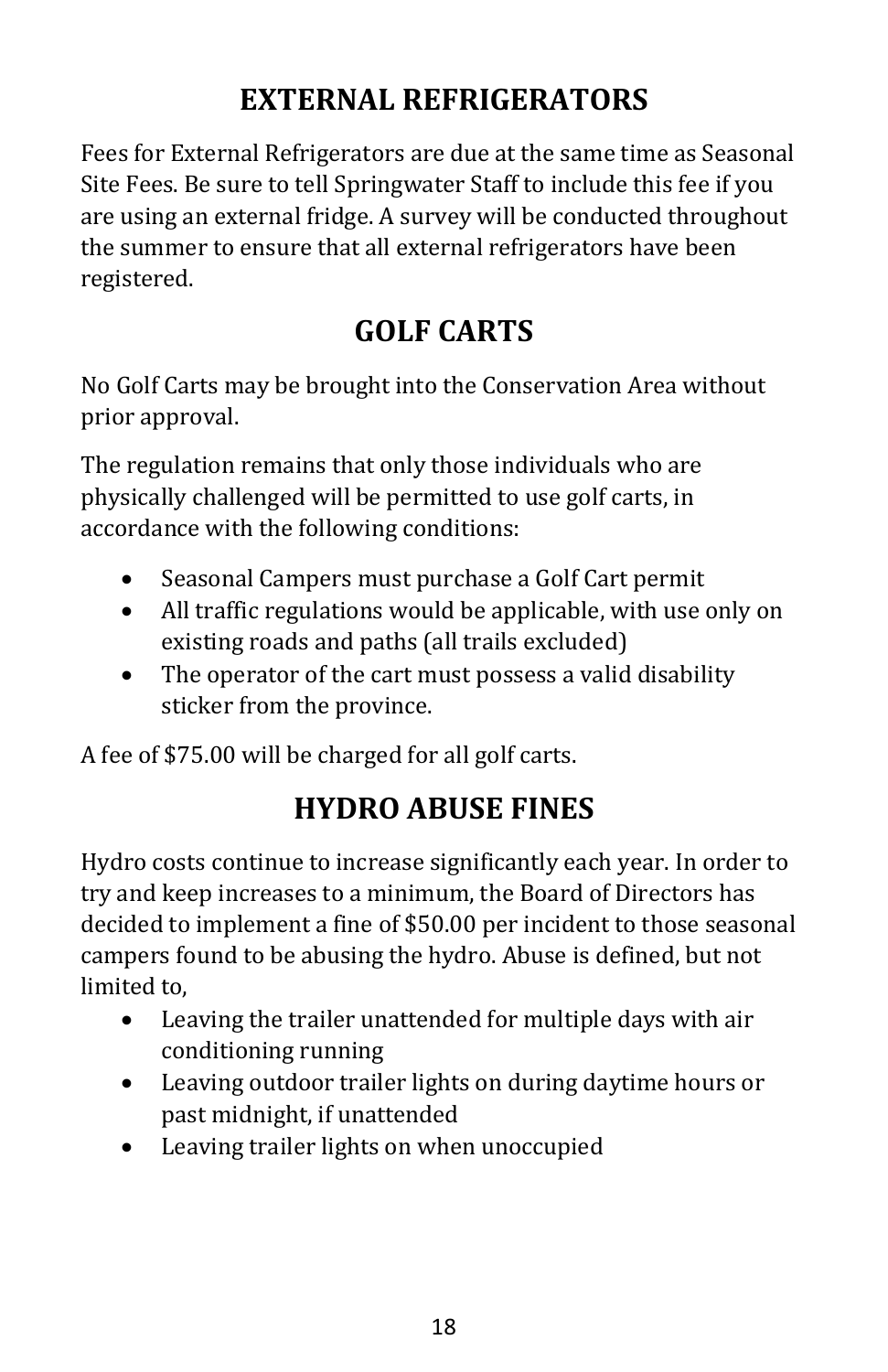## **WARNINGS / CHARGES / EVICTIONS**

It is conceivable that a person using the Springwater Conservation Area could receive up to three warning notices before they are officially evicted. Written warning notices will be kept on file for transfer from year to year. Warning records will be cleared after five (5) consecutive years of no new warnings being issued from the date of the last written notice issued.

The **first warning notice** will be issued as a written notice indicating the infraction and the date the infraction occurred. This notice will be prepared, signed, and delivered in person by the Conservation Areas Supervisor or delegate.

The **second warning notice** will be considered a final warning issued as a written notice indicating the infraction and the date the infraction occurred. This notice will be prepared, signed, and delivered in person by the Conservation Areas Supervisor or delegate.

The **third notice** will serve as an eviction notice. The final warning notice to a seasonal camper will be signed by the General Manager / Secretary-Treasurer and delivered in person by the Conservation Areas Supervisor or delegate.

Vandalism, violent acts against others, illegal drug possession, illegal drug use, and any other egregious and unreasonable behaviour at the discretion of the Conservation Areas Supervisor are not only cause for immediate eviction, but also potential grounds for criminal prosecution.

All eviction notices are final and are not appealable to the Board of Directors of the Catfish Creek Conservation Authority.